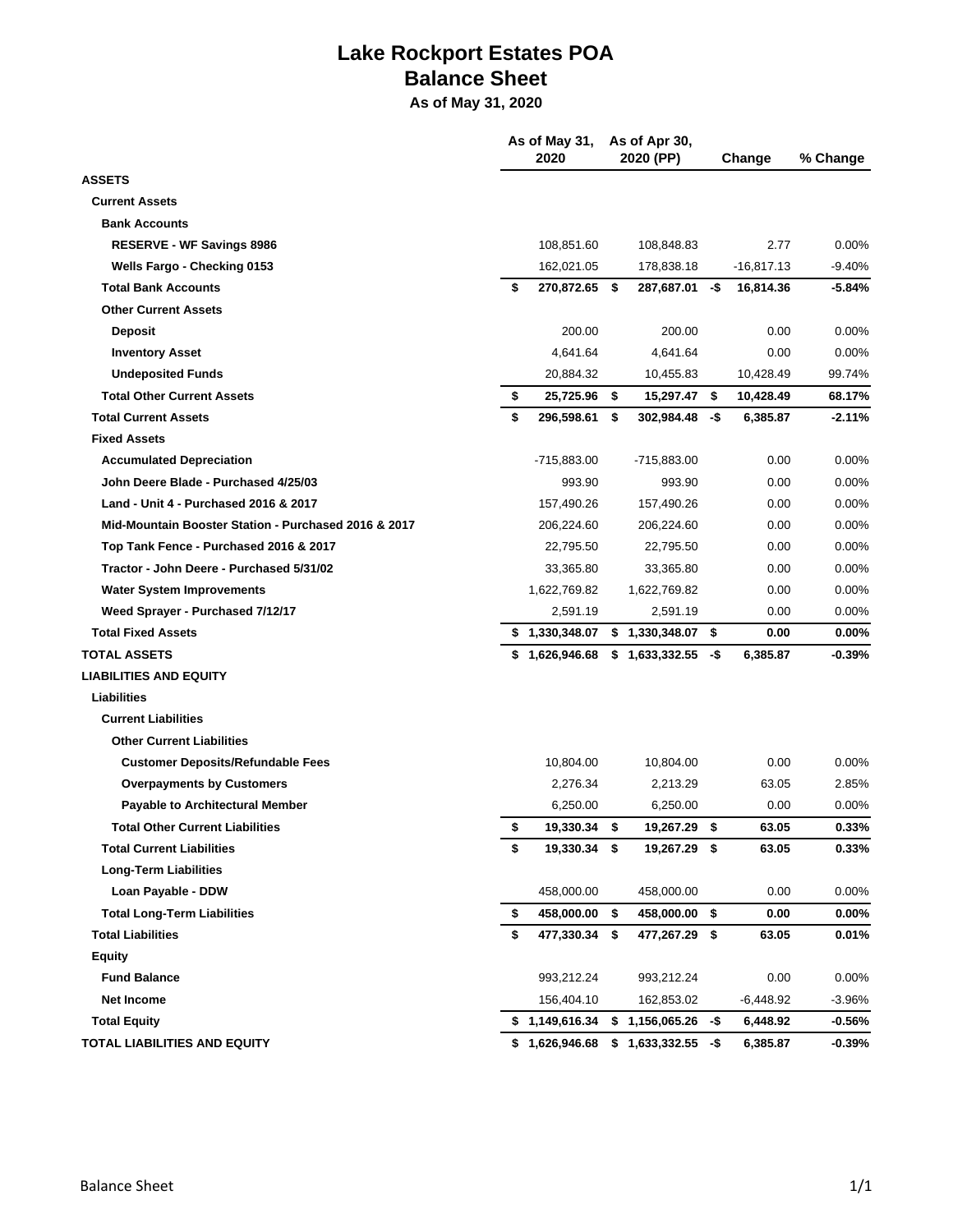## **Lake Rockport Estates POA Profit and Loss Summary**

**January - December 2019**

|                                                | Jan - Dec<br>2019 | Jan - Dec<br>2018 (PY) |
|------------------------------------------------|-------------------|------------------------|
| <b>Income</b>                                  |                   |                        |
| 0600W ANNUAL ASSESSMENT                        | 193,596.66        | 195,085.75             |
| <b>ADDITIONAL ASSESSMENTS</b>                  | 130,548.65        | 95,414.69              |
| <b>Services</b>                                |                   | 0.00                   |
| Unapplied Cash Payment Income                  | 0.00              | 5.00                   |
| <b>Uncategorized Income</b>                    |                   | 0.00                   |
| <b>Total Income</b>                            | \$324,145.31      | \$290,505.44           |
| <b>Gross Profit</b>                            | \$324,145.31      | \$290,505.44           |
| <b>Expenses</b>                                |                   |                        |
| <b>A100 ADMINISTRATION</b>                     | 29,160.11         | 27,701.24              |
| <b>A200 AUTOMOBILE EXPENSE</b>                 | 2,057.61          | 2,639.72               |
| <b>B100 BANK SERVICE CHARGES</b>               | 5,403.13          | 5,061.13               |
| <b>B110 BEAUTIFICATION</b>                     | 40.76             |                        |
| <b>B200 BUILDING MAINTENANCE</b>               | 2.338.00          | 1,028.18               |
| <b>C100 CAPITAL PURCHASE</b>                   | 107,886.00        | 96,482.00              |
| <b>C200 COMMUNICATION</b>                      | 842.76            | 1,243.07               |
| <b>D100 DUES &amp; SUBSCRIPTIONS</b>           | 55.00             | 620.00                 |
| <b>E100 EQUIPMENT MAINTENANCE</b>              | 13.87             | 164.59                 |
| <b>F200 FUEL/OIL FLEET</b>                     | 185.56            | 78.90                  |
| <b>G100 GATE EXPENSE</b>                       | 2,596.59          | 2,164.14               |
| <b>G200 GROUND SUPPLIES</b>                    | 217.55            |                        |
| <b>1100 INSURANCE</b>                          | 11,274.00         | 10,901.00              |
| <b>L100 LICENSES &amp; PERMITS</b>             |                   | 15.00                  |
| <b>L200 LIEN ASSESSMENT RECORDING FEES</b>     | 560.00            | 90.00                  |
| <b>M100 MISCELLANEOUS</b>                      | 120.00            |                        |
| <b>M200 MOUNTAIN CLEANUP</b>                   | 662.54            | 855.67                 |
| <b>N100 NEWSLETTER EXPENSE</b>                 | 358.14            | 250.20                 |
| <b>O100 OFFICE EXPENSE</b>                     | 1,194.92          | 7,427.29               |
| <b>P100 PROFESSIONAL FEES</b>                  | 3,656.32          | 6,195.40               |
| <b>QuickBooks Payments Fees</b>                | 0.00              | 0.00                   |
| R100 ROADS                                     | 31,892.08         | 40,327.67              |
| <b>S200 SIGNAGE</b>                            | 40.45             | 250.14                 |
| T100 TAXES                                     | 511.90            | 521.46                 |
| <b>U100 UTILITIES</b>                          | 14,692.20         | 11,309.88              |
| <b>W100 WATER METER EXPENSE</b>                | 13,147.51         | 31,038.11              |
| W200 WATER PARTS & SUPPLIES (SA5 Reimbursable) | 33,470.14         | 86.69                  |
| <b>W300 WATER SHARES</b>                       | 15,967.71         | 16,033.37              |
| <b>W400 WATER SYSTEM</b>                       | 16,548.53         | 41,665.70              |
| W405 DDW Reimbursable                          | 21,513.00         | 22,450.20              |
| <b>W500 WATER TESTING</b>                      | 321.00            | 250.00                 |
| <b>W600 WEED CONTROL</b>                       | 360.00            |                        |
| <b>W700 WATER CAPITAL IMPROVEMENTS</b>         | 0.00              | 0.00                   |
| <b>W800 WINTER WATER SYSTEM</b>                | 145.49            |                        |
| <b>Total Expenses</b>                          | \$317,232.87      | \$326,850.75           |
| <b>Net Operating Income</b>                    | \$<br>6,912.44    | $-$ \$ 36,345.31       |
| <b>Other Income</b>                            |                   |                        |
| Z100 Other Income                              | 117.20            | 198.52                 |
| <b>Total Other Income</b>                      | 117.20<br>\$      | 198.52<br>\$           |
| <b>Net Other Income</b>                        | 117.20<br>\$      | 198.52<br>\$           |
| <b>Net Income</b>                              | \$<br>7,029.64    | $-$ \$ 36,146.79       |